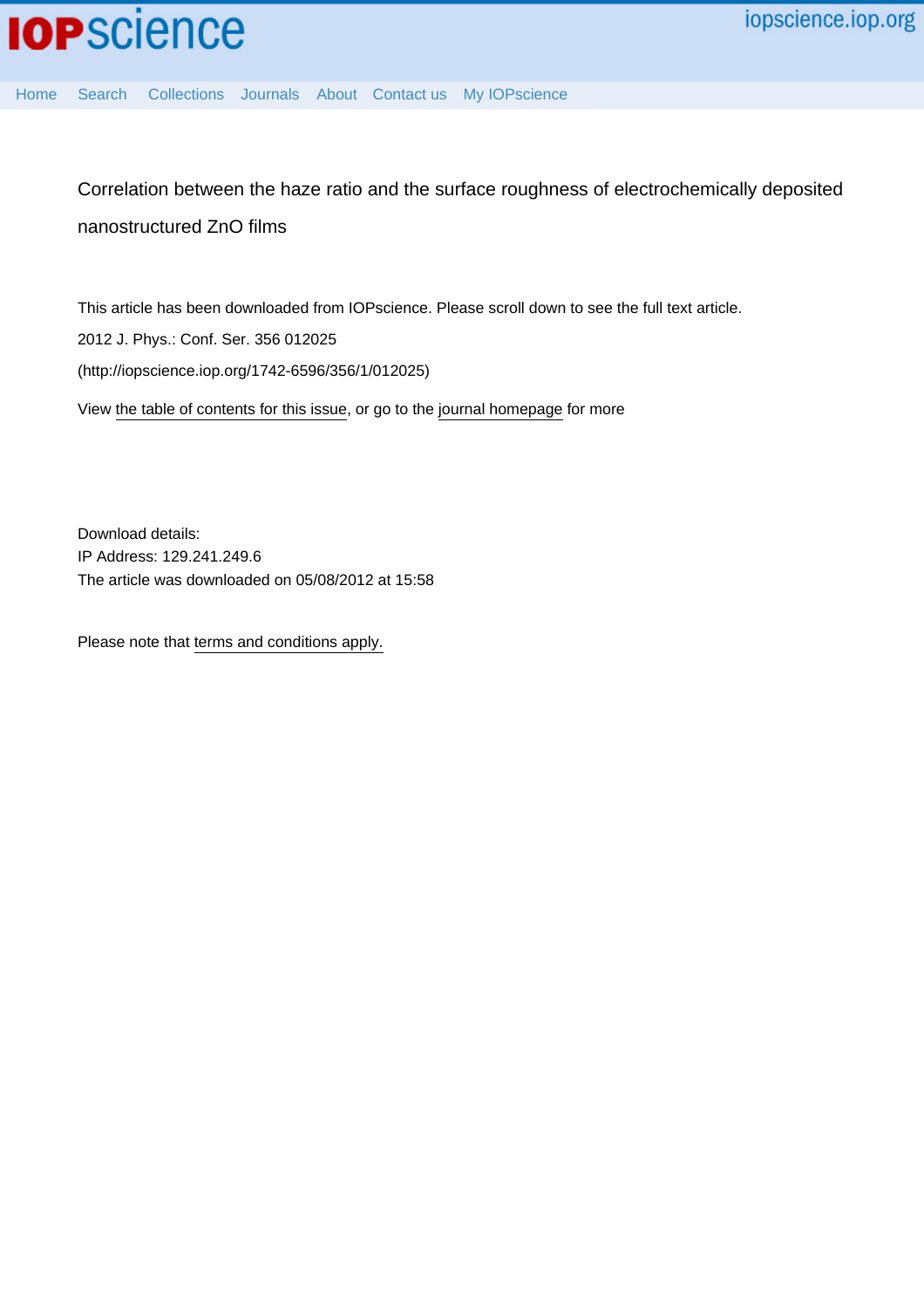# **Correlation between the haze ratio and the surface roughness of electrochemically deposited nanostructured ZnO films**

 $\mathbf K$  Lovchinov $^{1,3}, \mathbf O$  $^{1,3}, \mathbf O$  $^{1,3}, \mathbf O$  Angelov $^{1}, \mathbf H$  Nichev $^{1}, \mathbf V$  Mikli $^{2}$  and  $\mathbf D$  Dimova-Malinovska $^{1}$ 

<sup>1</sup> Central Laboratory of Solar Energy and New Energy Sources,

Bulgarian Academy of Sciences, 72, Tsarigradzko Chaussee, 1784 Sofia, Bulgaria <sup>2</sup> Centre for Materials Research, Tallinn University of Technology, Tallinn, Estonia

E-mail: lov4@abv.bg

**Abstract.** This work reports the synthesis of nanostructured ZnO by electrochemical deposition on glass substrates covered by a thin film of  $SnO<sub>2</sub>$  doped with F ( $SnO<sub>2</sub>:F$ ). Nanostructured ZnO films are deposited by an electrochemical process using a three-electrode potentiostatic system with saturated calomel electrodes as reference electrodes from an aqueous solution containing ZnCl<sub>2</sub>, KCl, (pH 4.00) and an air flow or/and additional supplement of  $H_2O_2$  or a ZnO powder suspension. The influence of the deposition conditions on the structural properties of the ZnO films prepared is studied by SEM, AFM and XRD. The SEM micrographs and the AFM images show that the ZnO films consist of nanograins with average size in the range of 52 – 83 nm depending on the deposition conditions. The XRD spectra demonstrate preferential (002) crystallographic orientation of the ZnO grains. The optical band gap values are in the range  $3.26 - 3.46$  eV. The spectra of total and diffused transmission are also measured. It is shown that the haze ratio depends on the surface roughness of the films.

# **1. Introduction**

ZnO nanostructures have received increasing attention due to potential applications in solar cells, nanoscale electronics, optical and sensing devices, etc. [1-4]. In the fabrication of thin film solar cells of higher efficiency, ZnO films used as electrodes exhibit surface morphology suitable for light trapping and optical confinement.

This paper reports results from the study of the structural and optical properties of ZnO nanostructured films grown by electrochemical deposition on glass substrate coated by  $SnO<sub>2</sub>:F.$ 

# **2. Experimental**

1

ZnO nanostructured films were deposited by an electrochemical process from an acid aqueous solution of ZnCl<sub>2</sub> (5×10<sup>-3</sup> M) and KCl (0.1 M) with pH 4.0 at temperature of 60<sup>o</sup>C in flowing air and a suspension containing ZnO powder as a precursor. A three-electrode electrochemical cell was used with saturated calomel electrodes (SCE) as reference electrodes, as described earlier in [5]. It is assumed that the ZnO powder suspension can serve as a source of seeding particles. For comparison, a layer was also prepared without adding the ZnO suspension (table 1, sample 2).  $SnO<sub>2</sub>:F$  coated glass

<span id="page-1-0"></span><sup>&</sup>lt;sup>3</sup> To whom any correspondence should be addressed.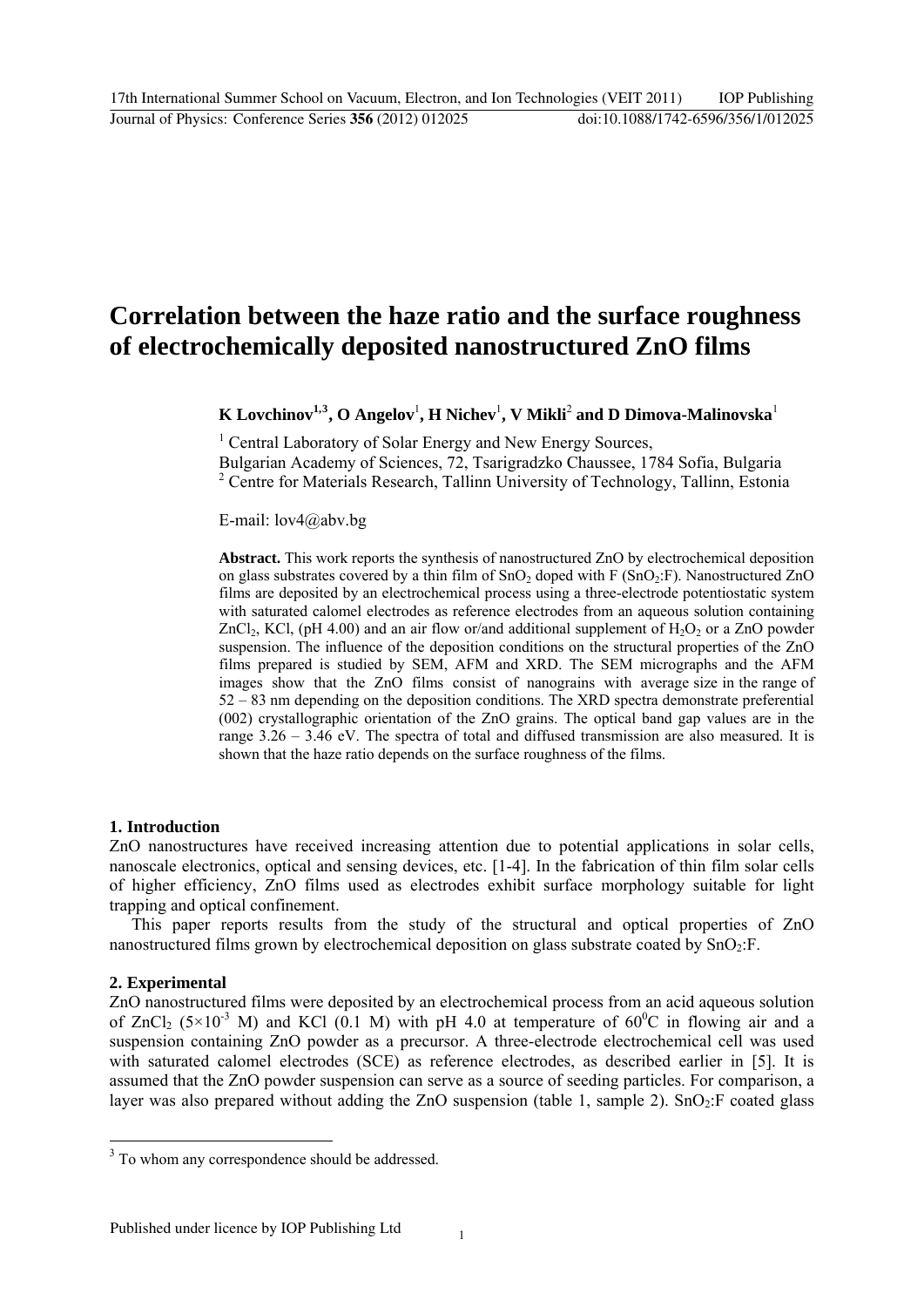**Table 1.** Structural and optical characteristics of the deposited ZnO films: optical band gap, *Eg*; position of the (002) peak in the XRD spectra, 2θ; FWHM of the (002) peak, Δ2θ; stress, σ; average grains size, *D*; thickness, *d*; average roughness, *R*; and haze ratio at different wavelengths. For comparison, the corresponding data for the  $SnO<sub>2</sub>:F$  films are given as well.

| Sample                                       | Eg,  | 20,             | <b>FWHM</b>     | $\sigma$ | D,   | $d$ . | R,   | Haze, $(\%)$       | Haze, $(\%)$       | Haze, $(\%)$        |
|----------------------------------------------|------|-----------------|-----------------|----------|------|-------|------|--------------------|--------------------|---------------------|
|                                              | (eV) | $(\text{deg.})$ | $(\text{deg.})$ | (GPa)    | (nm) | (nm)  | (nm) | $\lambda = 400$ nm | $\lambda = 550$ nm | $\lambda = 1000$ nm |
| $1 - SnO2:F$                                 | 3.75 | 34.39           | 0.14            | $-0.25$  | 59   | 910   | 29   | 30                 | 13                 | 3                   |
| $2 - w/t$ drops                              | 3.39 | 34.39           | 0.15            | $-0.24$  | 56   | 550   | 315  | 82                 | 65                 | 23                  |
| $3 - 1x$ drops                               | 3.37 | 34.41           | 0.16            | $-0.12$  | 52   | 580   | 89   | 85                 | 82                 | 35                  |
| $3'-1x$ drops                                | 3.38 | 34.38           | 0.14            | $-0.32$  | 59   | 620   | 89   | 86                 | 74                 | 24                  |
| $4 - 2x$ drops                               | 3.38 | 34.37           | 0.10            | $-0.38$  | 83   | 700   | 147  | 88                 | 86                 | 34                  |
| 5-2x drops+ $H_2O_2$                         | 3.46 | 34.39           | 0.12            | $-0.25$  | 69   | 1570  | 82   | 90                 | 73                 | 29                  |
| 6-3x drops                                   | 3.42 | 34.39           | 0.11            | $-0.25$  | 76   | 750   | 299  | 93                 | 82                 | 50                  |
| $6'$ -3x drops                               | 3.41 | 34.34           | 0.13            | $-0.58$  | 64   | 1000  | 225  | 91                 | 82                 | 50                  |
| 7-3x drops+ann.                              | 3.26 | 34.48           | 0.13            | 0.36     | 64   | 1060  | 153  | 86                 | 78                 | 46                  |
| $7'$ - 3x drops+ann.                         | 3.27 | 34.50           | 0.13            | 0.47     | 64   | 850   | 78   | 91                 | 77                 | 31                  |
| $8 - 3x$ drops+H <sub>2</sub> O <sub>2</sub> | 3.47 | 34.38           | 0.12            | $-0.32$  | 69   | 900   | 75   | 89                 | 65                 | 22                  |
| 9-3x drops+Ni                                | 3.51 | 34.38           | 0.12            | $-0.32$  | 69   | 810   | 33   | 38                 | 25                 | 13                  |

substrates were used as a working electrode (table 1, sample 1). In the case of sample 9, a thin Ni seeding layer (1 – 2 nm thick) was chemically deposited on the surface of the glass/SnO<sub>2</sub>:F substrate before the electrochemical growth of ZnO. A spectrally pure graphite electrode was used as anode. The solution was stirred by air bubbling. The deposition was carried out by varying the redox potential of the system. Since the potential of Zn in the electrolyte is  $-1.05$  V vs. SCE, the deposition process of ZnO was carried out at  $-0.9$  V vs. SCE, thus preventing metal Zn deposition. ZnO films of good quality were obtained at a redox potential within the range  $+0.30$  and  $+0.40$  V vs. SCE. Oxygen saturation of the solution was maintained by air bubbling. Zinc peroxide  $(ZnO<sub>2</sub>)$  was formed on the samples with bad adhesion to the substrate at a redox potential higher than  $+0.4$  V. The duration of the ZnO deposition was 60 min. The ZnO films prepared were  $0.55 - 1.57$  µm thick. Different regimes were explored: sample 2 – without drops (dr.), sample 3 –  $1 \times dr$ , sample 4 –  $2 \times dr$ , sample  $5 - 2 \times dr$ . + H<sub>2</sub>O<sub>2</sub>, samples 6 and 6' – 3×dr., samples 7 and 7'–3×dr. + annealing at 300 °C, sample  $8 - 3 \times dr$ . + H<sub>2</sub>O<sub>2</sub> and sample 9 – 3×dr. + Ni seeding layer.

The film structure was studied by X-ray diffraction spectrometry (XRD) using a Brucker D8 Advance spectrometer with Cu K<sub>α</sub> radiation:  $\lambda$  Cu K<sub>α1</sub> = 1.540560 Å and  $\lambda$  Cu K<sub>α2</sub> = 1.544426 Å (intensity half of that of  $\lambda$  Cu K<sub>a1</sub>). The instrumental broadening in 20 geometry was 0.04<sup>0</sup>. The surface morphology and the thickness of the deposited films were imaged by a Philips 515 scanning electron microscope (SEM). The average roughness was determined by AFM. The transmittance and the reflectance spectra, the diffuse transmittance and the diffuse reflectance were measured by a Shimadzu UV-3600 spectrophotometer in the range of 300 -2600 nm employing a 60 mm integrating sphere in the case of diffuse reflectance.

## **3. Results and discussion**

XRD spectra of some of the deposited ZnO samples are shown in figure 1. For comparison, the XRD spectrum of the  $SnO<sub>2</sub>:$  film is displayed as well. The diffraction patterns demonstrate that the deposited ZnO films are polycrystalline with reflections corresponding to the (100), (002), (101), (102) and (103) planes of a wurtzite structure with the *c*-axis perpendicular to the substrate. The XRD peak of the (002) plane is the most intensive one. In the case of the as-deposited layers, its position is slightly shifted to the lower 2 $\theta$  compared to the ZnO powder (2 $\theta$  = 34.44°), which is evidence for the presence of stress, σ, in the layers, as confirmed by the calculated values of σ (table 1). The average size of the grains, *D*, is estimated using the FWHM of the (002) peak),  $\Delta 2\theta$ . The value of the optical band, *Eg*, is calculated using the transmittance and reflectance spectra assuming a direct gap for ZnO [6]. The values of  $E<sub>g</sub>$  are typical for  $ZnO - 3.39 - 3.46$  eV in the case of the as-deposited samples.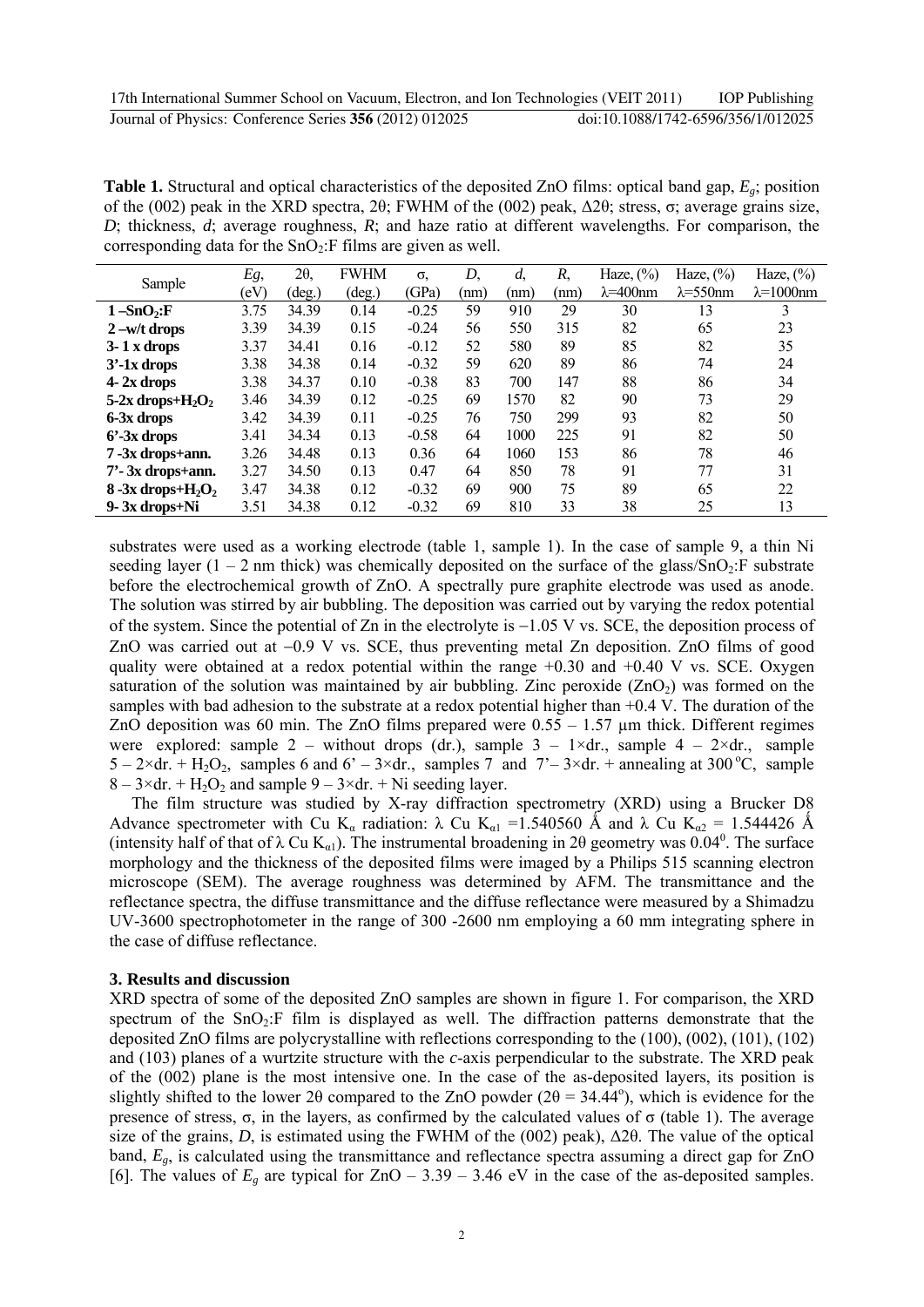Adding  $H_2O_2$  results in an increase of  $E_g$ , (samples 5 and 8). After annealing (samples 7 and 7'), the value of  $E_g$  decreases to 3.26 – 3.27 eV compared to the values of the as-deposited samples. This is probably related to the removal of  $Zn(OH)_2$  that could be present in the as-deposited layer in electrodeposition of ZnO from aqueous solution. The diffuse reflectance spectra,  $R_{\text{diff}}$ , are shown in figure 1 c. The values of the diffuse reflectance,  $R_{\text{diff}}$ , of the ZnO layers grown are higher than that of the SnO<sub>2</sub>:F coated glass substrate. It is seen that the  $R_{diff}$  values increase when the quantity of the ZnO suspension added to the electrolyte is raised and when a Ni intermediate film is used. After annealing, the values of  $R_{\text{diff}}$  decrease slightly in the whole range of the spectrum.



**Figure 1.** XRD spectra (a),  $(\alpha E)^2$  versus energy, E, (b) and diffuse reflectance spectra of the ZnO layers deposited at different conditions (c). The corresponding curves (1) of  $SnO<sub>2</sub>:$  F are given, too. The XRD peaks of  $SnO<sub>2</sub>:$ F are marked by  $*$ .

Figures 2 and 3 display examples of the SEM and the AFM images of the  $SnO<sub>2</sub>:F$  substrate and of some of the samples. The ZnO layer grown without adding a ZnO suspension (sample 2) consists of grains with size of about 56 nm (very inhomogeneous grains size, *D*) and has an average surface roughness of ~82 nm (figure 2b). It is seen that the grain size in the layers increases as different quantities of the suspension are added, which is in agreement with the data obtained by XRD (table 1). Annealing of the film at  $350^{\circ}$ C for 1 hour results in changes in the morphology – the individual grains grow into conglomerates (figure 2d) and the surface roughness of this sample decreases.



**Figure 2.** SEM plane views of  $SnO<sub>2</sub>:F film (a) and ZnO layers – samples: 2-(b), 6-(c), 7-(d) and$ 9 - (e). The marker corresponds to 500 nm.



**Figure 3.** AFM images of a  $SnO<sub>2</sub>:F film (a)$  and  $ZnO$  layers - samples:  $6 - (b)$ ,  $7 - (c)$  and  $9 - (d)$ .